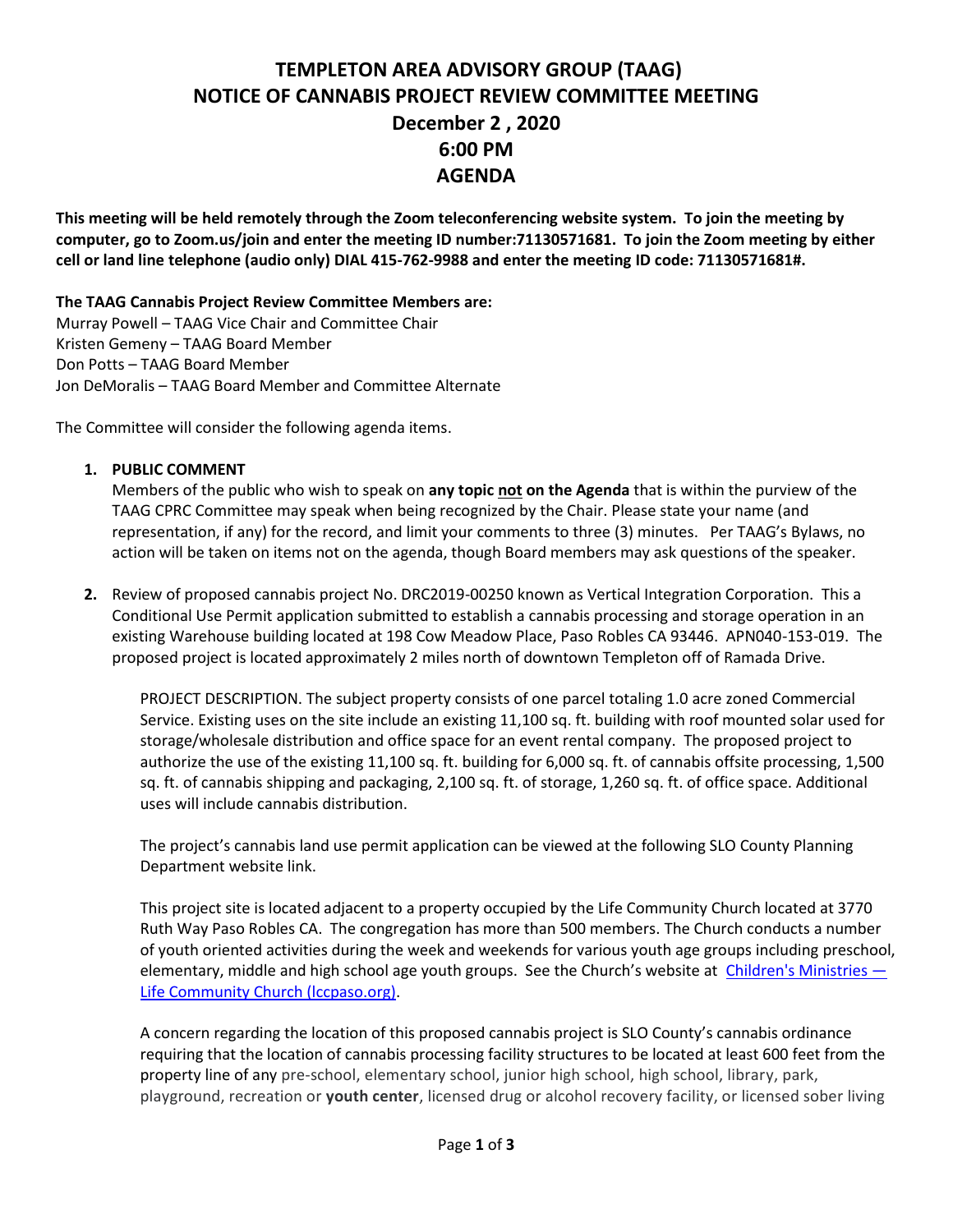facility. In this case the proposed cannabis project's structure is located approximately 35 feet from the church's property line.

The Church's youth activities qualify the Church property as a "youth center". California Health and Safety Code Section 11353.1 (e) (2) defines youth centers as:

(2) "Youth center" means any public or private facility that is primarily used to host recreational or social activities for minors, including, but not limited to, private youth membership organizations or clubs, social service teenage club facilities, video arcades, or similar amusement park facilities."

SLO County Cannabis Ordinance Section 22.40.065 D.1. – Location requires that "Cannabis processing facilities shall not be located within six hundred (600) feet from any pre-school, elementary school, junior high school, high school, library, park, playground, recreation or **youth center**, licensed drug or alcohol recovery facility, or licensed sober living facility. Distance shall be measured from the structure that contains the cannabis processing facility to the property line of the enumerated use using a direct straight-line measurement. This location standard may be modified to reduce the distance below 600 feet from any library, park, playground, recreation center, licensed drug or alcohol recovery facility, or licensed sober living facility through Conditional Use Permit approval, provided the Commission first makes the findings specified in [Section 22.40.065\(](https://library.municode.com/ca/san_luis_obispo_county/codes/county_code?nodeId=TIT22LAUSOR_ART4STSPLAUS_CH22.40CAAC_22.40.065CAPRFA)E)(4)." In this case the enumerated use is the Church property.

## **GUIDELINES FOR PRESENTING ORAL COMMENTS**

The public is encouraged to attend the Committee meeting via Zoom or by the Zoom system conference call in option and offer their opinions and comments concerning matters considered by TAAG's Board and Committees. Instructions are presented at the beginning of this Notice. It is important that all participants conduct themselves with courtesy, dignity, civility, and respect for all parties involved. If you wish to present oral or written comments, please observe the following guidelines:

- 1. The meeting will be held remotely through Zoom teleconferencing due to the State restrictions that prevent the conduct of public meetings and hearings with the public in physical attendance within hearing rooms.
- 2. Please clearly identify yourself **each time you speak** during a Zoom teleconference.
- 3. Identify yourself by your full name (and representation, if any) for our minutes, and speak so other attendees will have the opportunity to listen to the comments.
- 4. Address your comments to the Chair. Conversation or debate between a speaker and a member of the audience is not permitted. Every member of the public will be allowed to speak.
- 5. Oral comments should be brief and to the point. Your comments should be about issues, and not about any individuals involved. Please do not interrupt a speaker during that person's comments.
- 6. Public oral comment is generally limited to three minutes per individual unless the Chair permits otherwise.
- 7. Please -- no audience reaction during or after comments.
- 8. Written comments (letter, e-mail, etc.) is acceptable, but should be distributed to TAAG members at least two days before the meeting. Written comments will be read during the public comment hearing period. Please forward written comments to Committee Chairperson Murray Powell's email address murray@dfrios.com.
- 9. Once the public comment portion of the meeting is closed, there will be no further public oral comments unless permitted by the Chair.

Please contact TAAG' Cannabis Project Review Committee Chairperson Murray Powell if you have any questions or comments.

Murray Powell TAAG Vice Chair TAAG Cannabis Project Review Committee (CPRC)